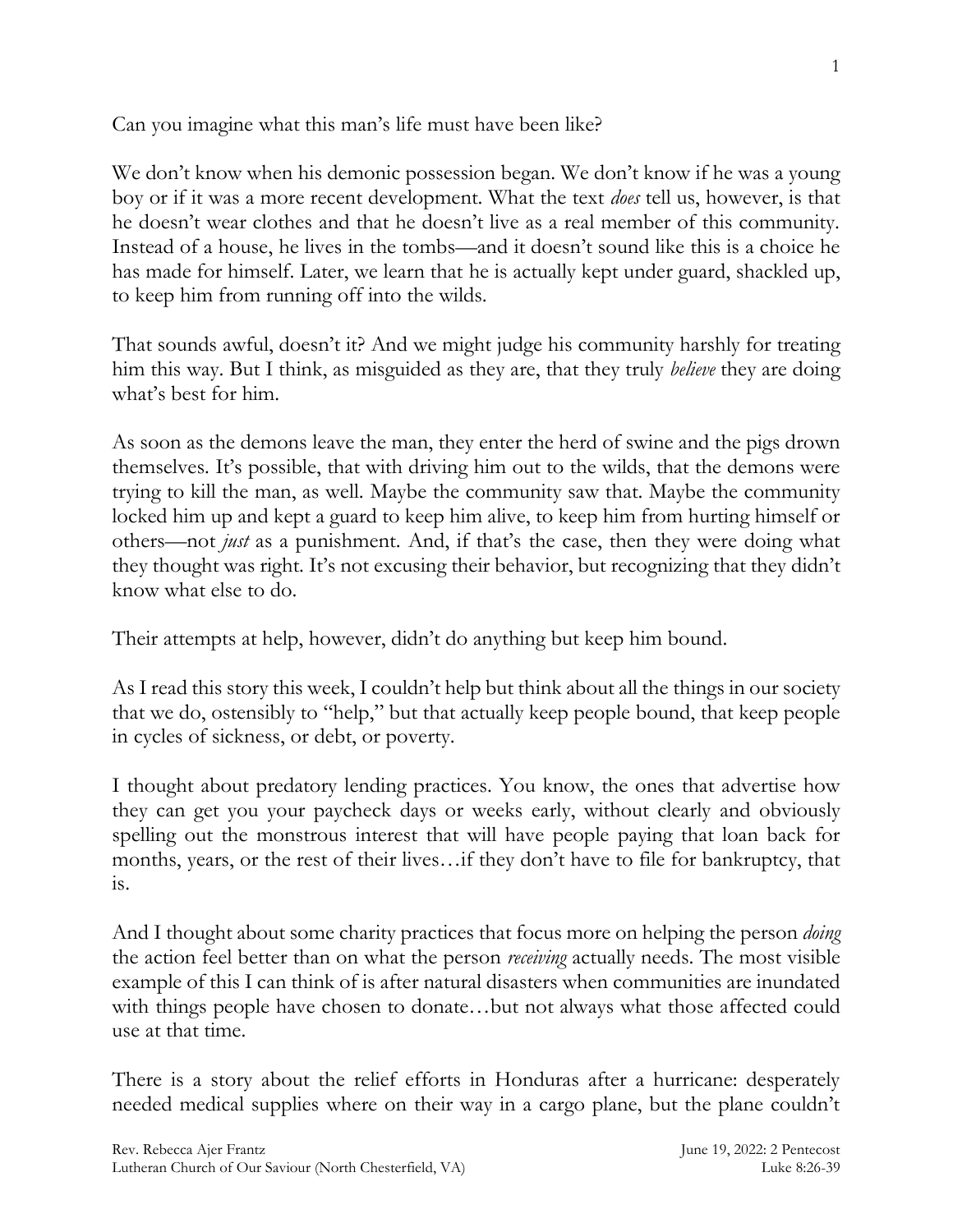land because the tarmac was full of things that weren't part of that initial, critical response, things like stuffed animals, bedding, and even expired food. <sup>i</sup> The intentions are wonderful. It is a beautiful, Christ-like impulse to want to help when others are hurting. But if we don't take the time to stop and realize what is *most* helpful—in the case of natural disasters, usually money so that it can be directed precisely towards where it's needed most!—we are keeping folks and organizations bound longer than they need to be.

And I also thought about they way that we respond to people who are unhoused. As a society, we're decent at donating food, clothes, etc., especially those of us who call ourselves disciples of Christ. But if we are not listening to how people ended up on the streets, we are missing the big picture. If we are addressing only the symptoms (hunger, lack of shelter, hygiene, etc.) instead of also the causes (poverty, mental illness, addiction, lack of education and resources, unaffordable housing, etc.)…we are keeping people bound up in that unjust system.

Jesus offers another way. Jesus breaks the chains.

Jesus takes time to see this man, and see the problem at the heart of it all: the demons. He asks their name. Martin Luther said, "A theologian of the cross calls the thing what it actually is."ii And that's because only by recognizing what something actually is, can we take steps forward to address it. That's what Jesus does, gets to the name of the issue: Legion, these many demons who torment this man without rest. The running off into the wild and acting disruptive is merely the symptom.

Jesus talks to the man, finds of the name of the *real* problem…and then *he addresses it*.

Jesus casts out the demons and the man is freed. He no longer has to be chained up. He can rejoin his community. He can live in a *house* again, for crying out loud, instead of a tomb! His shackles have come off.

Siblings in Christ, what does this story mean for us? Casting out demons doesn't seem to be part of our daily lives, but there are implications here that *do* impact the way we want to live.

If we want to live as a disciples of Christ, how can we follow Jesus' lead?

Let's think about those three steps Jesus took: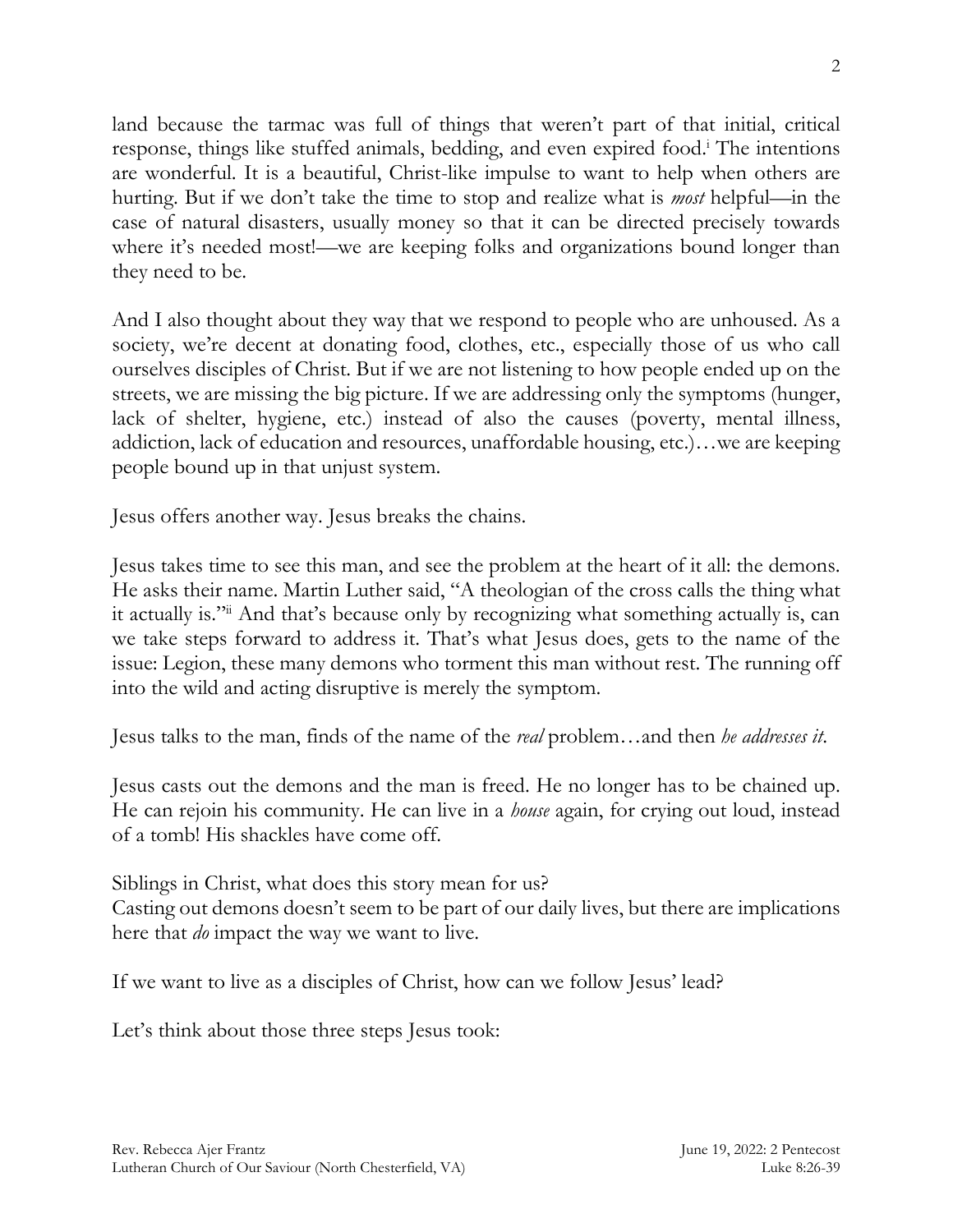First, *talking* to the man. It seems so simple that it shouldn't have to be said but, well, there's a reason I'm saying it! All too often we assume that we know what people need or what they want, without ever actually getting their input.

In a previous call, we had a disabilities ministry group that worked with young people with both developmental and intellectual disabilities. The first thing they taught me was that *they* could (and would!) tell me what they were able to do. I am reluctant to admit that I had assumptions about who would be capable or who would be willing to read, or acolyte, or even serve as assisting minister—and these assumptions were quickly proven wrong. Sure, there were some adjustments made here and there, but I learned to never presume to know what others needed.

By building relationships with them, they showed me what they were capable of and I'm sad to say, it was often more than I initially assumed. If I hadn't taken the time to listen, I would have never known. They would have been excluded and the congregation would have lost out on being a full expression of the Body of Christ.

What did Jesus do after he listened? He got to the name of the real problem.

This is a tricky one, because it often involves much of our preconceived biases and can be skewed quite a bit by our world view.

Are there really good schools and bad schools? Or are there just schools with great funding that pay teachers well and have parents and caregivers who have time or money for extra help outside of school in the form of tutors when needed, and schools where teachers have to pay for most of their supplies out of pocket, classrooms are bursting at the seams, incomes are lower so parents and caregivers work more hours but still can't afford tutors and older siblings have to provide childcare for younger ones?

Is there really an issue with people not wanting to buy or cook quality food? Or have we made "healthy food" such an idol that people feel pressured to by "fresh," everything when frozen and canned produce can have very close nutritional profiles at often a fraction of the cost. And do we allow big companies to push out local grocery stores before marking up their own groceries, offering limited selection, and leaving communities in a food desert where it is very difficult to get the groceries you want.

Is it really just a given that 50% of people released from prison are incarcerated again because they just make poor choices? Or does our society set them up for failure by making it so hard for them to find jobs, by releasing them back where they were arrested with no support system other than the one that probably helped land them in jail in the first place, by providing few resources for mental health on the outside?